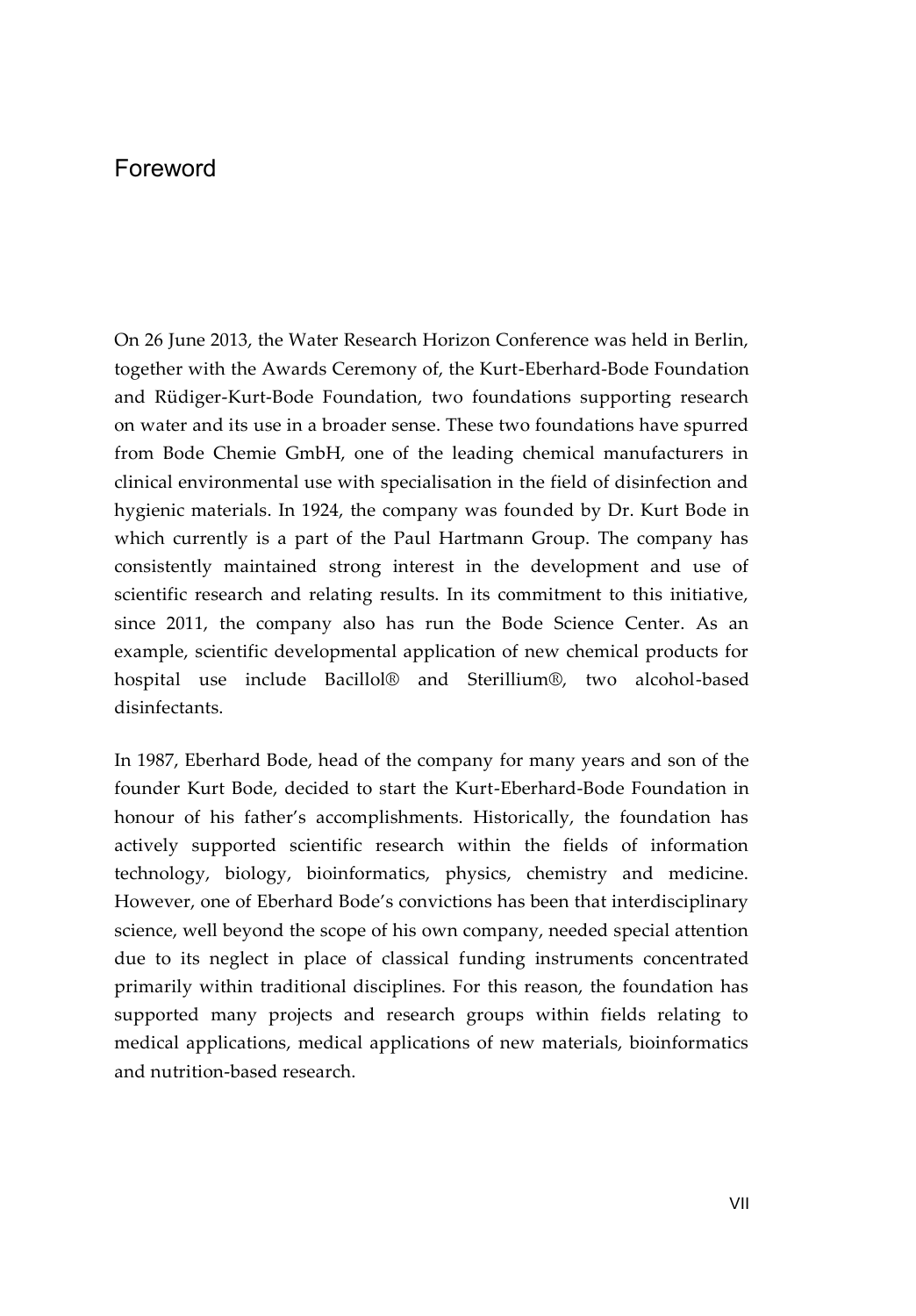In 2009, the foundation expanded its scope by emphasising the subject matter of "water and sustainable usage of resources" with a principal goal of strengthening water resource research for globally-oriented sustainable development. This decision prompted the foundation to sponsor a number of junior research groups in the development of integrative models for the sustainable usage of such resources from an interdisciplinary and appliedscientific standpoint. The initial group's focus, "Sustainable water management and wetland restoration in settlements of continental-arid Central Asia (SuWaRest)", was a joint-cooperation between the Free University of Bozen-Bolzano and the University of Greifswald headed by Prof. Dr. Stefan Zerbe and Dr. Niels Thevs. At the Berlin meeting, a second sponsorship funding period, 2013-2015, was awarded to another junior research group within the area of biodiversity in aquatic ecosystems. The second foundation, Rüdiger-Kurt-Bode Foundation, was established in 2009 by Rüdiger Bode, son of Eberhard Bode, a pharmacist and entrepreneur. The Rüdiger-Kurt-Bode Foundation promotes interdisciplinary research within the fields of life and natural sciences. The foundation's board of trustees decided to foster the notion for strategies and concepts for the sustainable utilisation of water resources through interdisciplinary approaches and practical applications. The focus of both foundations on interdisciplinary environmental sciences have also been supported by the Stifterverband für die Deutsche Wissenschaft, in particular, the responsible officer and member of the board, Dr. Marilen Macher. She jointly assisted, with the board, in developing the ideas for funding the particulars for much of the water-related research. In addition, the Deutsche Forschungsgemeinschaft (DFG) and in particular Ute Weber, supported the foundations in the context of identifying reviewers.

The project SuWaRest followed an innovative approach by integrating the natural sciences and environmental engineering with environmental ethics in order to work out potential best-use scenarios for the extremely important but often scarce vital resources humankind depend upon. Water, in this case, is essential and exemplar for our existence. The research consortium of SuWaRest did implement a strong interdisciplinary and international cooperation as well as promoted young scientists from Germany, Italy and China on their way to highly qualified researchers in their fields, i.e. landscape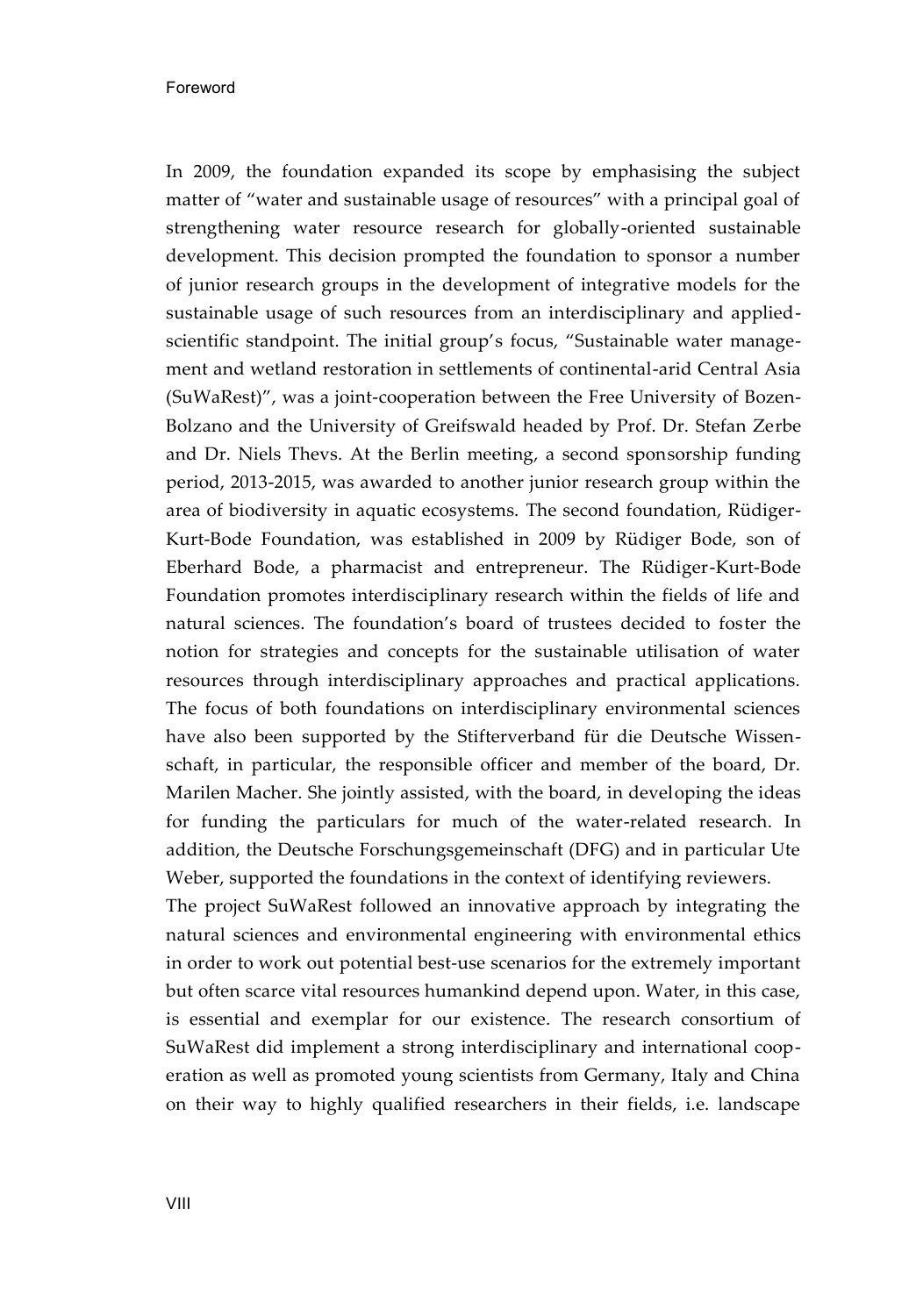ecology, microbiology, environmental physics, environmental economics and environmental ethics. It is this fundamental notion illustrated throughout the research reported in this book that both the Kurt-Eberhard-Bode Foundation and Rüdiger-Kurt-Bode Foundation will continue to support such solutions in the future.

Munich, 21 July 2014

Arndt Bode (on behalf of the Kurt-Eberhard-Bode Foundation and Rüdiger-Kurt-Bode Foundation)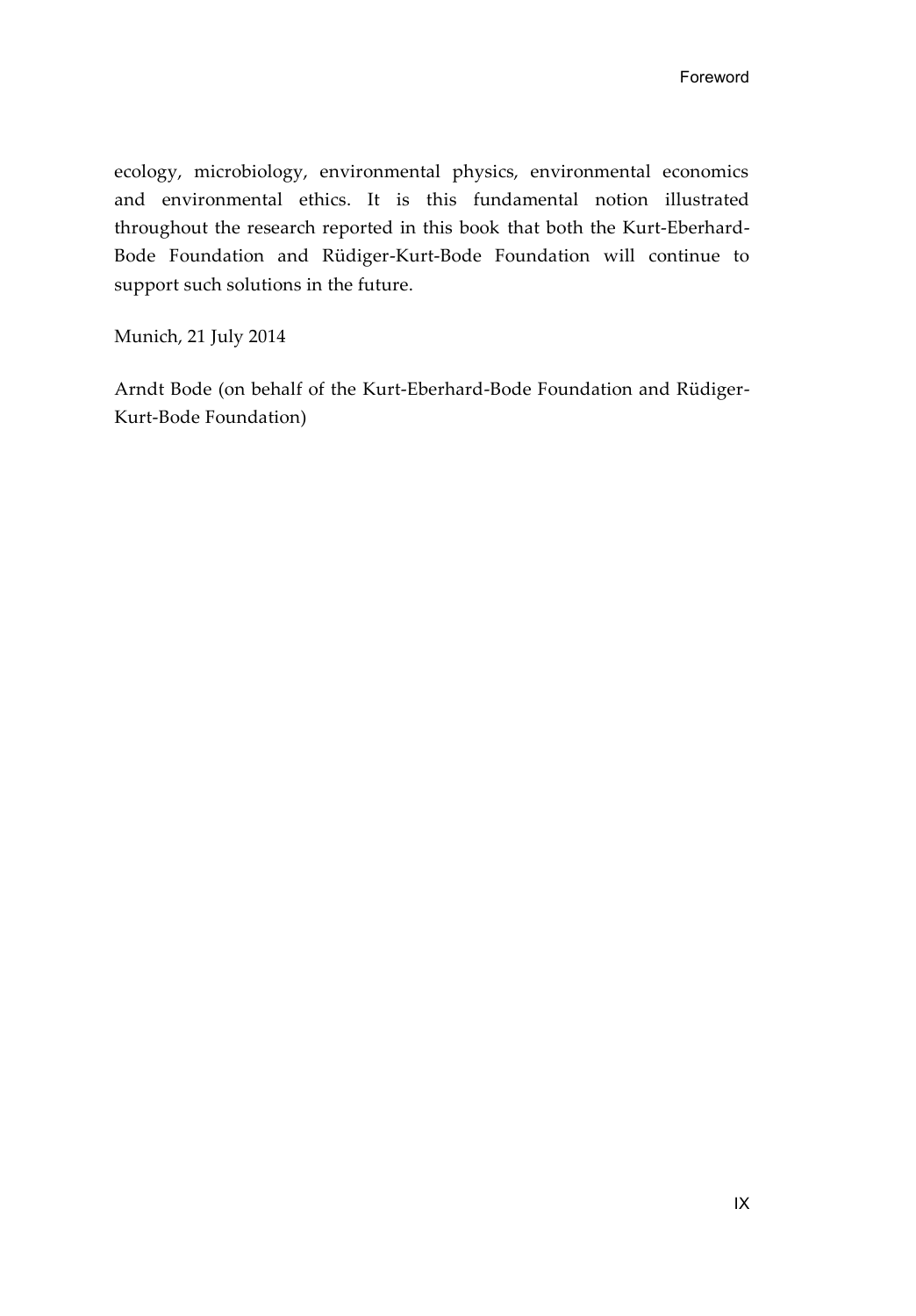## Preface

Resource water is a top global environmental agenda. Quantity as well as quality of water has become a problem throughout the world. In particular, in arid and semi-arid as well as in fast growing urban-industrial environments societies face over-utilisation and subsequent decrease of water bodies, water pollution as well as very limited access to drinking water. With our international and interdisciplinary project "Sustainable water management and wetland restoration in settlements of continentalarid Central Asia" (SuWaRest), we address this issue in northern China. China's economy and population has been most rapidly growing in the past decade, with the consequence of high pressure on the natural resources. In order to feed this growing number of inhabitants, irrigation agriculture has spread in the arid and semi-arid regions of northern and north western China. Traditional land uses have been changed to intensively managed fields and related food industries. In order to find solutions for a sustainable management of the resource water, on the basis of scientific results, it is necessary to integrate various disciplines into the research. Thus, our project bridges landscape ecology, technical physics, environmental microbiology, socio-economics and environmental ethics.

Our book is a compilation of the research from these differing disciplines and the experience of interlinking land-use adaptation, the sustainable use of water, the restoration of degraded ecosystems and sustainability basedthinking. Within our international research team, based out of Italy, Germany and China, we applied a broad range of methodology to derive comprehensive recommendations for water management and wetland restoration in northern China. On principle, we thrive for general approaches, which also can be applied in similar environments throughout Central Asia and, in particular, settlements. SuWaRest has been funded by